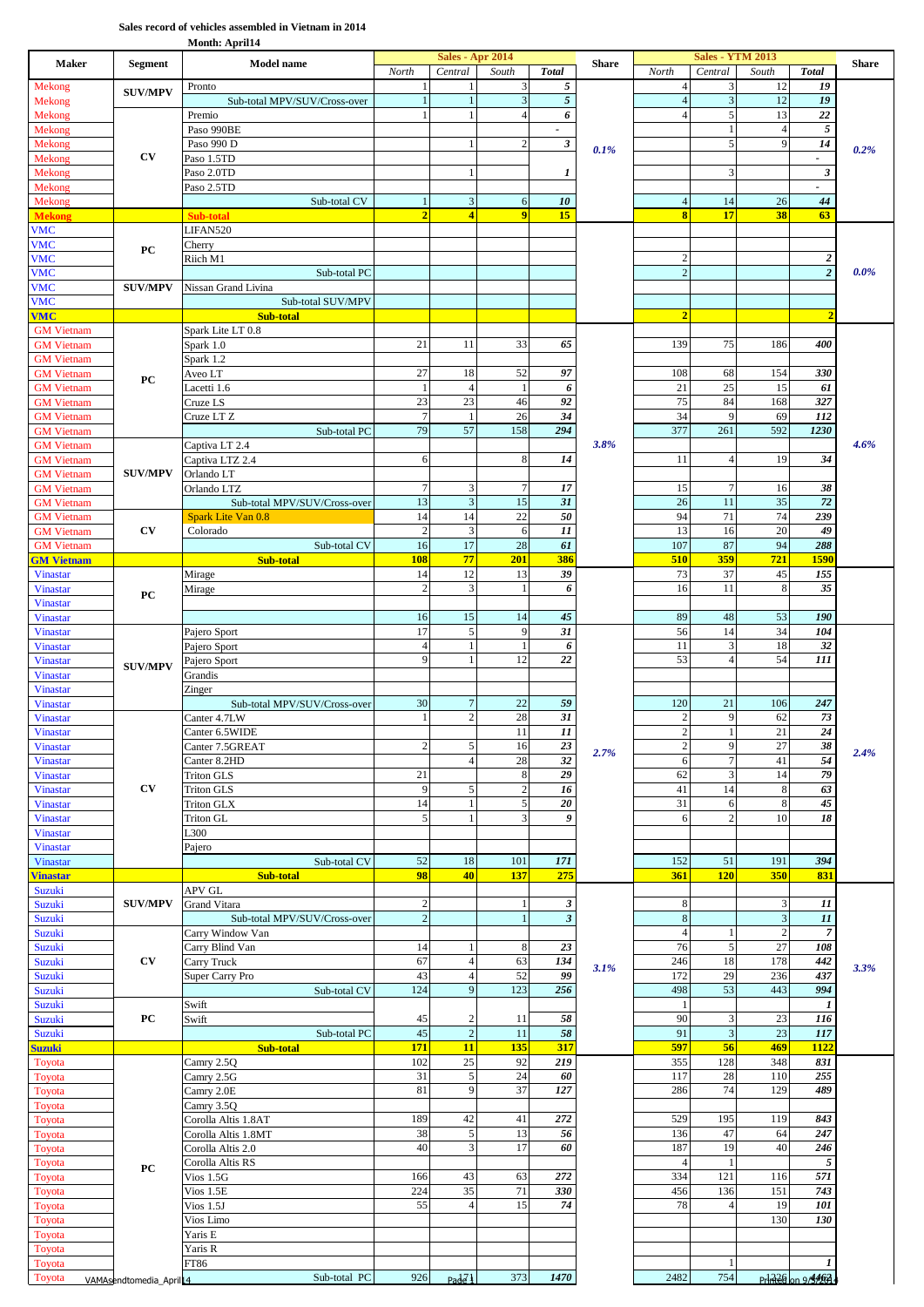| <b>Maker</b>                                | <b>Segment</b>         | Model name                                        | North                   | <b>Sales - Apr 2014</b><br>Central | South              |                                      | Share | North               | <b>Sales - YTM 2013</b><br>Central | South                    |                           | <b>Share</b> |
|---------------------------------------------|------------------------|---------------------------------------------------|-------------------------|------------------------------------|--------------------|--------------------------------------|-------|---------------------|------------------------------------|--------------------------|---------------------------|--------------|
| Toyota                                      |                        | Innova G                                          | 65                      | $\mathfrak{2}$                     | 76                 | <b>Total</b><br>143                  |       | 147                 | 17                                 | 300                      | <b>Total</b><br>464       |              |
| Toyota                                      | <b>SUV/MPV</b>         | Innova E                                          | 132                     | 33                                 | 244                | 409                                  | 29.7% | 430                 | 106                                | 787                      | 1323                      | 30.4%        |
| Toyota                                      |                        | Innova V                                          | 8                       |                                    | 20                 | 28                                   |       | 115                 | 24                                 | 199                      | 338                       |              |
| Toyota                                      |                        | Innova J                                          |                         |                                    | 60                 | 60                                   |       | 3                   |                                    | 311                      | 314                       |              |
| Toyota                                      |                        | Innova GSR                                        |                         |                                    |                    |                                      |       |                     |                                    | 90                       | 90                        |              |
| Toyota                                      |                        | Fortuner Gasoline (4x4)                           | 59<br>95                | 10<br>24                           | 30<br>129          | 99<br>248                            |       | 192<br>393          | 51<br>141                          | 79<br>597                | 322<br>1131               |              |
| Toyota<br>Toyota                            |                        | Fortuner Gasoline (4x2)<br><b>Fortuner Diesel</b> | 104                     | 49                                 | 187                | 340                                  |       | 271                 | 149                                | 561                      | 981                       |              |
| Toyota                                      |                        | Landcruiser 200 GX 470                            | 21                      |                                    | $\sqrt{5}$         | 26                                   |       | 92                  | 6                                  | 20                       | 118                       |              |
| Toyota                                      |                        | Land Prado                                        | 11                      | $\overline{4}$                     | $\,$ 8 $\,$        | 23                                   |       | 91                  | 34                                 | 44                       | 169                       |              |
| Toyota                                      |                        | Sub-total SUV/MPV/Cross-over                      | 495                     | 122                                | 759                | 1376                                 |       | 1734                | 528                                | 2988                     | 5250                      |              |
| Toyota                                      |                        | Hiace Gasoline 2.7                                | $\sqrt{5}$              | 5                                  | 15                 | 25                                   |       | 46                  | 16                                 | 56                       | 118                       |              |
| Toyota<br>Toyota                            |                        | Hiace Diesel 2.5<br>Hiace Super Wagon             | 6                       |                                    | 10                 | 16                                   |       | 19                  | $\overline{2}$                     | 48                       | 69                        |              |
| Toyota                                      | CV                     | Hilux G (4x4)                                     | 31                      | 15                                 | 25                 | 71                                   |       | 168                 | 88                                 | 91                       | 347                       |              |
| Toyota                                      |                        | Hilux E (4x2)                                     | 21                      | $\overline{7}$                     | 15                 | 43                                   |       | 71                  | 35                                 | 76                       | 182                       |              |
| Toyota                                      |                        | Sub-total CV                                      | 63                      | 27                                 | 65                 | 155                                  |       | 304                 | 141                                | 271                      | 716                       |              |
| <b>Toyota</b>                               |                        | Sub-total                                         | 1484                    | 320                                | 1197               | 3001                                 |       | 4520                | 1423                               | 4485                     | 10428                     |              |
| <b>Isuzu</b>                                |                        | D-Max 4x4 AT                                      | 1<br>1                  |                                    | 1<br>$\sqrt{2}$    | $\boldsymbol{2}$<br>$\boldsymbol{4}$ |       | 3<br>$\overline{c}$ |                                    | 5<br>$\overline{c}$      | 8<br>$\sqrt{5}$           |              |
| Isuzu<br>Isuzu                              |                        | D-Max 4x2 AT<br>D-Max 4x4 MT                      | 4                       | $\mathbf{2}$                       | $\sqrt{5}$         | 11                                   |       |                     |                                    | 12                       | 21                        |              |
| Isuzu                                       |                        | D-Max 4x2 MT                                      | 3                       | 1                                  | 12                 | 16                                   |       | 8                   | 3                                  | 27                       | 38                        |              |
| <b>Isuzu</b>                                |                        | NLR                                               | $\mathbf{2}$            |                                    |                    | $\boldsymbol{2}$                     |       | 3                   |                                    | -1                       | 5                         |              |
| Isuzu                                       |                        | NMR                                               | $\overline{\mathbf{c}}$ |                                    | $22\,$             | 24                                   |       | $\overline{4}$      | $\sqrt{2}$                         | 43                       | 49                        |              |
| Isuzu                                       | CV                     | NPK                                               | 8                       | $\mathbf{1}$                       | 16                 | 25                                   |       | 24                  | $\overline{2}$                     | 41                       | 67                        |              |
| <b>Isuzu</b><br>Isuzu                       |                        | NQL<br>QKR                                        | 8<br>19                 |                                    | 9<br>36            | 17<br>55                             | 1.6%  | 34<br>49            | $\overline{7}$                     | 47<br>158                | 81<br>214                 | 1.6%         |
| <b>Isuzu</b>                                |                        | FRR                                               |                         |                                    | $\mathfrak z$      | $\boldsymbol{\beta}$                 |       | $\overline{4}$      |                                    | 12                       | 16                        |              |
| <b>Isuzu</b>                                |                        | <b>FVR</b>                                        |                         |                                    | $\sqrt{2}$         | $\boldsymbol{2}$                     |       |                     |                                    | 5                        | $\sqrt{5}$                |              |
| <b>Isuzu</b>                                |                        | <b>FVM</b>                                        | 1                       |                                    | $\sqrt{2}$         | $\boldsymbol{\beta}$                 |       | 9                   |                                    | 21                       | 30                        |              |
| <b>Isuzu</b>                                |                        | <b>Bus Chassis</b>                                |                         |                                    | 72                 | 72                                   |       |                     |                                    | 228                      | 228                       |              |
| <b>Isuzu</b>                                |                        | Sub-total CV                                      | 49<br>49                | 5<br>$\overline{\mathbf{5}}$       | 110<br>110         | 164<br>164                           |       | 147<br>147          | 18<br>18                           | 374<br>374               | 539<br>539                |              |
| <b>Isuzu</b><br>Ford                        |                        | Sub-total<br>FIESTA - 5Drs                        | 36                      | 8                                  | 28                 | 72                                   |       | 141                 | 19                                 | 111                      | 271                       |              |
| Ford                                        |                        | FIESTA - 4Drs                                     | 17                      | $\mathbf{2}$                       | 15                 | 34                                   |       | 52                  | 16                                 | 70                       | 138                       |              |
| Ford                                        |                        | FOCUS - 5Drs                                      | 13                      | 1                                  | 26                 | 40                                   |       | 58                  | $\overline{7}$                     | 79                       | 144                       |              |
| Ford                                        | PC                     | FOCUS - 4Drs                                      | 9                       | $\mathbf{2}$                       | $\overline{7}$     | 18                                   |       | 38                  | 12                                 | 57                       | 107                       |              |
|                                             |                        |                                                   |                         |                                    |                    |                                      |       |                     |                                    |                          |                           |              |
|                                             |                        |                                                   |                         |                                    |                    |                                      |       |                     |                                    |                          |                           |              |
| Ford                                        |                        | Sub-total PC                                      | 75                      | 13                                 | 76                 | 164                                  |       | 289                 | 54                                 | 317                      | 660                       |              |
| Ford                                        |                        | Escape                                            |                         |                                    |                    |                                      |       | 23                  |                                    | 5                        | 28                        |              |
| Ford                                        |                        | Everest MT 4x2                                    | 18                      | 8                                  | 38                 | 64                                   | 9.3%  | 94                  | 29                                 | 133                      | 256                       | 9.8%         |
| Ford                                        | <b>SUV/MPV</b>         | Everest AT 4x2                                    | 19                      | $\overline{3}$                     | 29                 | 51                                   |       | 116                 | 12                                 | 127                      | 255                       |              |
| Ford                                        |                        | Everest MT 4x4                                    | $\overline{7}$          | 3                                  | $\sqrt{2}$         | 12                                   |       | 17                  | 6                                  | 10                       | 33                        |              |
| Ford<br>Ford                                |                        | Sub-total SUV/MPV/Cross-over<br>Transit 16 seats  | 44<br>145               | 14<br>23                           | 69<br>129          | 127<br>297                           |       | 250<br>481          | 47<br>84                           | 275<br>523               | 572<br>1088               |              |
| Ford                                        |                        | Ranger 4x4                                        | 42                      | 13                                 | 47                 | 102                                  |       | 167                 | 39                                 | 151                      | 357                       |              |
| Ford                                        | <b>CV</b>              | Ranger 4x2                                        | 113                     | 15                                 | 121                | 249                                  |       | 307                 | 41                                 | 335                      | 683                       |              |
| Ford                                        |                        | Sub-total CV                                      | 300                     | 51                                 | 297                | 648                                  |       | 955                 | 164                                | 1009                     | 2128                      |              |
| <b>Ford</b>                                 |                        | Sub-total<br>WU342L - HBMMB3                      | 419                     | 78                                 | 442                | 939                                  |       | 1494                | 265                                | 1601                     | 3360                      |              |
| Hino<br>Hino                                |                        | WU342L - HKMMB3                                   |                         |                                    |                    |                                      |       |                     |                                    |                          |                           |              |
| Hino<br>Hino                                |                        | WU422L - HKMRB3<br>WU432L-HKFTB3                  |                         |                                    |                    |                                      |       | -1                  |                                    |                          | 1                         |              |
| Hino                                        |                        | XZU650L                                           | $\overline{c}$          |                                    | 3                  | 5                                    |       | 3                   |                                    | 20                       | 23                        |              |
| Hino<br>Hino                                |                        | XZU720L<br>XZU730L                                | 10                      |                                    | 14<br>8            | 24<br>$\overline{s}$                 |       | 31                  |                                    | 30<br>18                 | 61<br>18                  |              |
| Hino                                        | $\mathbf{C}\mathbf{V}$ | FC9J                                              | 25                      |                                    | 24                 | 49                                   |       | 73                  |                                    | 109                      | 182                       |              |
| Hino<br>Hino                                |                        | FG8J<br>FM8J                                      | 15<br>$\overline{2}$    |                                    | 12<br>3            | 27                                   | 1.6%  | 74<br>3             |                                    | 61<br>8                  | 135<br>11                 | 1.7%         |
| Hino                                        |                        | FL8J                                              | 16                      |                                    | 29                 | 5<br>45                              |       | 33                  |                                    | 107                      | 140                       |              |
| Hino                                        |                        | FM2P                                              |                         |                                    |                    |                                      |       |                     |                                    |                          |                           |              |
| Hino<br>Hino                                |                        | RK1J bus chassis<br>FC4J bus chassis              |                         |                                    |                    |                                      |       |                     |                                    |                          |                           |              |
| Hino                                        |                        | Sub-total CV                                      | 70                      |                                    | 93                 | 163                                  |       | 218                 |                                    | 353                      | 571                       |              |
| <b>Hino</b>                                 |                        | <b>Sub-total</b>                                  | 70                      |                                    | 93                 | 163                                  |       | 218                 |                                    | 353                      | 571                       |              |
| <b>SAMCO</b>                                |                        | SAMCO 24 CN ~ 46CN                                | 21                      |                                    | 39                 | 60<br>17                             |       | 72                  | 3<br>10                            | 114<br>$\overline{2}$    | 189<br>18                 |              |
| <b>SAMCO</b><br><b>SAMCO</b>                |                        | SAMCO B40~B80<br>SAMCO PRIMAS giường năm 45C      | 6<br>$\mathbf{1}$       | 10<br>$\mathbf{1}$                 | $\mathbf{1}$<br>10 | 12                                   |       | 6<br>$\mathbf{1}$   | 3                                  | 18                       | 22                        |              |
| <b>SAMCO</b>                                |                        | Truck                                             |                         |                                    |                    |                                      |       |                     |                                    |                          |                           |              |
| <b>SAMCO</b><br><b>SAMCO</b>                |                        | Crane truck<br>Road cleaning truck                |                         |                                    |                    |                                      |       |                     |                                    |                          |                           |              |
| <b>SAMCO</b>                                |                        | Garbage compactor truck                           |                         |                                    |                    |                                      |       |                     |                                    | $\mathcal{D}$            | 2                         |              |
| <b>SAMCO</b><br><b>SAMCO</b>                | CV                     | Hydraulic crane truck<br>Vaccum tank truck        | -1                      |                                    |                    | $\mathbf{I}$                         | 0.9%  |                     |                                    |                          | $\mathbf{I}$              | 0.7%         |
| <b>SAMCO</b>                                |                        | Stage truck                                       |                         |                                    |                    |                                      |       |                     |                                    |                          |                           |              |
| <b>SAMCO</b><br><b>SAMCO</b>                |                        | Fire truck<br>Hooklift                            |                         |                                    |                    |                                      |       |                     |                                    |                          |                           |              |
| <b>SAMCO</b>                                |                        | Sewage suction truck                              |                         |                                    |                    |                                      |       |                     |                                    |                          | 1                         |              |
| <b>SAMCO</b><br><b>SAMCO</b>                |                        | Prisoner transport vehicle<br><b>Bus Chassis</b>  |                         |                                    |                    |                                      |       |                     |                                    |                          |                           |              |
| <b>SAMCO</b>                                |                        | Sub-total CV                                      | 29                      | 11                                 | 50                 | 90                                   |       | 81                  | 16                                 | 136                      | 233                       |              |
| <b>SAMCO</b>                                |                        | Sub-total                                         | 29                      | 11                                 | 50                 | 90                                   |       | 81                  | 16                                 | 136                      | 233                       |              |
| <b>THACO KIA</b>                            |                        | Morning 1.2MT                                     | 47                      | $\overline{4}$                     | 64                 | 115                                  |       | 385                 | 69                                 | 197                      | 651                       |              |
| <b>THACO KIA</b>                            |                        | Morning 1.2AT                                     | 181                     | 28                                 | 137                | 346                                  |       | 373                 | 60                                 | 323                      | 756                       |              |
| <b>THACO KIA</b><br><b>THACO KIA</b>        |                        | Forte 1.6MT<br>Forte 1.6AT                        |                         |                                    |                    |                                      |       | ÷.<br>J.            | $\mathbf{1}$<br>J.                 | $\sim$<br>$\overline{a}$ | 1                         |              |
| <b>THACO KIA</b>                            |                        | K3 1.6MT                                          | 28                      | 14                                 | 16                 | 58                                   |       | 274                 | 61                                 | 144                      | 479                       |              |
| <b>THACO KIA</b>                            | PC                     | K3 1.6AT                                          | 64                      | 17                                 | 47                 | 128                                  |       | 113                 | 44                                 | 78                       | 235                       |              |
| THACO KIA<br>VAMAsendtomedia_April 14 2.0AT |                        |                                                   | 25                      | $\frac{3}{\text{Page } 2}$         | 26                 | 54                                   |       | 64                  | 12                                 | 75                       | 151<br>Printed on 9/5/201 |              |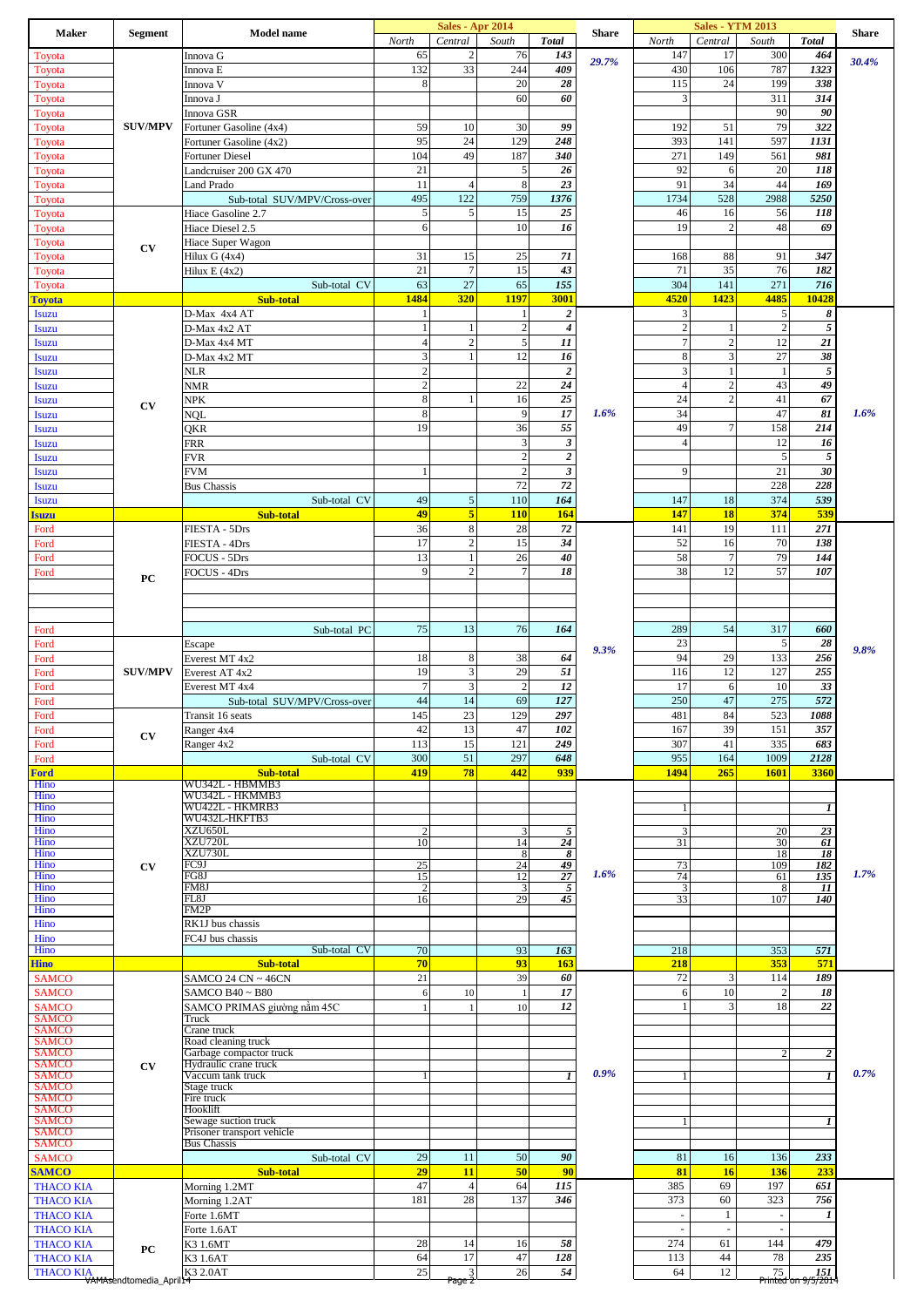| <b>Maker</b>                             | <b>Segment</b> | <b>Model name</b>                                    |                         | <b>Sales - Apr 2014</b> |                |                             | <b>Share</b> |              | <b>Sales - YTM 2013</b>  |              |                     | <b>Share</b> |
|------------------------------------------|----------------|------------------------------------------------------|-------------------------|-------------------------|----------------|-----------------------------|--------------|--------------|--------------------------|--------------|---------------------|--------------|
|                                          |                |                                                      | North                   | Central                 | South          | <b>Total</b>                |              | North        | Central                  | South        | <b>Total</b>        |              |
| <b>THACO KIA</b>                         |                | Rio                                                  | 20                      | $\sqrt{5}$              | 9<br>8         | 34                          |              | 53           | 12                       | 40           | 105                 |              |
| <b>THACO KIA</b><br><b>THACO KIA</b>     |                | Xe khác<br>Sub-total PC                              | 16<br>381               | 71                      | 307            | 24<br>759                   | 9.4%         | 27<br>1289   | $\mathfrak{Z}$<br>262    | 27<br>884    | 57<br>2435          | 9.1%         |
| <b>THACO KIA</b>                         |                | Sorento 2.4 Gasoline                                 | 24                      | 9                       | 36             | 69                          |              | 100          | 33                       | 151          | 284                 |              |
| <b>THACO KIA</b>                         |                | Sorento 2.2 Diesel                                   | 24                      | 6                       | 19             | 49                          |              | 41           | 10                       | 44           | 95                  |              |
| <b>THACO KIA</b>                         | <b>MPV/SUV</b> | Carens 2.0MT                                         | 8                       | $\overline{7}$          | 20             | 35                          |              | 36           | 37                       | 66           | 139                 |              |
| <b>THACO KIA</b>                         |                | Carens 2.0AT                                         | $\overline{7}$          |                         | 15             | 22                          |              | 55           | 15                       | 69           | 139                 |              |
| <b>THACO KIA</b>                         |                | Sportage                                             | $\tau$<br>70            | $\mathfrak z$<br>25     | 3<br>93        | 13<br>188                   |              | 15<br>247    | 5<br>100                 | 9<br>339     | 29<br>686           |              |
| <b>THACO KIA</b><br><b>THACO KIA</b>     |                | Sub-total SUV/MPV/Cross-over<br><b>Sub-total</b>     | 451                     | 96                      | 400            | 947                         |              | 1536         | 362                      | 1223         | 3121                |              |
| <b>THACO BUS</b>                         |                | Thaco $28 \sim 45$ seats                             | 9                       | 35                      | 48             | 92                          |              | 73           | 120                      | 166          | 359                 |              |
| <b>THACO BUS</b>                         |                | Sub-total CV                                         | $\overline{9}$          | 35                      | 48             | $\overline{92}$             | 0.9%         | 73           | 120                      | 166          | 359                 | 1.0%         |
| <b>THACO BUS</b>                         |                | Sub-total                                            | $\overline{9}$          | 35                      | 48             | 92                          |              | 73           | <b>120</b>               | 166          | 359                 |              |
| <b>THACO TRUCK</b>                       |                | K2700                                                | 109                     | 40                      | 53             | 202                         |              | 444          | 121                      | 204          | 769                 |              |
| <b>THACO TRUCK</b><br><b>THACO TRUCK</b> |                | K3000<br>Thaco truck $2705 \sim 6,955$               | 397<br>106              | 155<br>92               | 346<br>95      | 898<br>293                  |              | 1,067<br>266 | 358<br>222               | 833<br>275   | 2258<br>763         |              |
| <b>THACO TRUCK</b>                       |                | Thaco truck $9095 \sim 11,960$                       |                         |                         |                |                             |              |              | $\overline{\phantom{a}}$ |              |                     |              |
| <b>THACO TRUCK</b>                       | CV             | Thaco dumptruck $3045 \sim 8,745$                    | 100                     | 113                     | 83             | 296                         | 18.5%        | 328          | 258                      | 190          | 776                 | 14.7%        |
| <b>THACO TRUCK</b>                       |                | Thaco dumptruck $9,245 \sim 11,795$                  | 64                      | 60                      | 59             | 183                         |              | 173          | 120                      | 181          | 474                 |              |
| <b>THACO TRUCK</b>                       |                | Thaco truck 35,625                                   |                         |                         |                |                             |              |              |                          |              |                     |              |
| <b>THACO TRUCK</b>                       |                | Sub-total CV                                         | 776<br>776              | 460<br>460              | 636            | 1872<br>1872                |              | 2278<br>2278 | 1079<br>1079             | 1683<br>1683 | 5040<br>5040        |              |
| <b>THACO TRUCK</b><br><b>VINAMAZDA</b>   |                | Sub-total<br>Mazda2                                  | 45                      | 12                      | 636<br>21      | 78                          |              | 147          | 39                       | 97           | 283                 |              |
| <b>VINAMAZDA</b>                         |                | Mazda3                                               | 83                      | 38                      | 35             | 156                         |              | 321          | 146                      | 158          | 625                 |              |
| <b>VINAMAZDA</b>                         | PC             | Mazda 6 AT 2.0L                                      | 6                       | $\sqrt{2}$              | $\overline{7}$ | 15                          |              | 28           | $\overline{7}$           | 25           | 60                  |              |
| <b>VINAMAZDA</b>                         |                | Mazda 6 AT 2.5L                                      | 13                      | $\overline{c}$          | 17             | 32                          |              | 40           | 9                        | 32           | 81                  |              |
| <b>VINAMAZDA</b>                         |                | Sub-total PC<br><b>CX-5 2WD</b>                      | 147<br>88               | 54<br>30                | 80<br>35       | 281<br>153                  |              | 536<br>374   | 201<br>105               | 312<br>179   | 1049<br>658         |              |
| <b>VINAMAZDA</b><br><b>VINAMAZDA</b>     |                | CX-5 4WD                                             | 14                      | $\overline{4}$          | 10             | 28                          | 6.1%         | 14           | $\overline{4}$           | 10           | 28                  | 6.6%         |
| <b>VINAMAZDA</b>                         | <b>MPV/SUV</b> | $CX-9$                                               | $\overline{4}$          | $\mathfrak z$           | $\,8\,$        | 15                          |              | 17           | $\overline{7}$           | 40           | 64                  |              |
| <b>VINAMAZDA</b>                         |                | Sub-total SUV/MPV/Cross-over                         | 106                     | 37                      | 53             | 196                         |              | 405          | 116                      | 229          | 750                 |              |
| <b>VINAMAZDA</b>                         |                | BT-50 AT 3.2L                                        | 45                      | 16                      | 15             | 76                          |              | 182          | 51                       | 53           | 286                 |              |
| <b>VINAMAZDA</b>                         | CV             | BT-50 MT 2.2L                                        | 26                      | 23                      | 13             | 62                          |              | 71           | 76                       | 42           | 189                 |              |
| VINAMAZDA                                |                | Sub-total CV<br>Sub-total                            | 71<br>324               | 39<br>130               | 28<br>161      | 138<br>615                  |              | 253<br>1194  | 127<br>444               | 95<br>636    | 475<br>2274         |              |
| <b>VINACOMIN</b>                         |                | 65055                                                |                         |                         |                |                             |              |              |                          |              |                     |              |
| <b>VINACOMIN</b>                         |                | KC - 4574A                                           |                         |                         |                |                             |              |              |                          |              |                     |              |
| <b>VINACOMIN</b>                         |                | 55111-017                                            |                         |                         |                |                             |              |              |                          |              |                     |              |
| <b>VINACOMIN</b>                         |                | 65115-726                                            |                         |                         |                |                             |              |              |                          |              |                     |              |
| <b>VINACOMIN</b><br><b>VINACOMIN</b>     |                | 65115-743                                            |                         |                         |                |                             |              |              | 3                        |              | 3                   |              |
| <b>VINACOMIN</b>                         |                | 65117<br>6520-728                                    |                         |                         |                |                             |              |              |                          |              |                     |              |
| <b>VINACOMIN</b>                         |                | 55111                                                |                         |                         |                |                             |              |              |                          |              |                     |              |
| <b>VINACOMIN</b>                         |                | Chassi 6540                                          |                         |                         |                |                             |              |              |                          |              |                     |              |
| <b>VINACOMIN</b>                         |                | Chassi 53229                                         |                         |                         |                |                             |              |              |                          |              |                     |              |
| <b>VINACOMIN</b>                         |                | Chassi 65117                                         |                         |                         |                |                             |              |              |                          |              |                     |              |
| <b>VINACOMIN</b><br><b>VINACOMIN</b>     |                | 4308<br>65111                                        |                         |                         |                |                             |              |              |                          |              |                     |              |
| <b>VINACOMIN</b>                         | CV             | P94 CB6x4 Nz 310                                     |                         |                         |                |                             | $0.0\%$      |              |                          |              |                     | $0.0\%$      |
| <b>VINACOMIN</b>                         |                | P114CB6x4Nz 340                                      |                         |                         |                |                             |              |              |                          |              |                     |              |
| <b>VINACOMIN</b>                         |                | P124CB8x4Nz                                          |                         |                         |                |                             |              |              |                          |              |                     |              |
| <b>VINACOMIN</b>                         |                | P340CB6x4ENZ, V=15m3                                 |                         |                         |                |                             |              |              |                          |              |                     |              |
| <b>VINACOMIN</b><br><b>VINACOMIN</b>     |                | P340CB6x4ENZ, V=23m3<br>P310                         |                         |                         |                |                             |              |              |                          |              |                     |              |
| <b>VINACOMIN</b>                         |                | QUON CW 33 700                                       | 3                       |                         |                | 3                           |              | 3            |                          |              | 3                   |              |
| <b>VINACOMIN</b>                         |                | P360                                                 |                         |                         |                |                             |              |              |                          |              |                     |              |
| <b>VINACOMIN</b>                         |                | P380                                                 |                         |                         |                |                             |              |              |                          |              |                     |              |
| <b>VINACOMIN</b>                         |                | 65201                                                |                         |                         |                |                             |              |              |                          |              |                     |              |
| <b>VINACOMIN</b><br><b>VINACOMIN</b>     |                | 6460<br>6540                                         |                         |                         |                |                             |              |              |                          |              |                     |              |
| <b>VINACOMIN</b>                         |                | Sub-total CV                                         | 3                       |                         |                | $\boldsymbol{\mathfrak{z}}$ |              | 3            | 3                        |              | 6                   |              |
| <b>VINACOMIN</b>                         |                | Sub-total                                            | $\overline{\mathbf{3}}$ |                         |                | 3                           |              | 3            | 3                        |              | 6                   |              |
| <b>VINAXUKI</b>                          |                | Truck Vinaxuki 470 TL                                |                         |                         |                |                             |              |              |                          |              |                     |              |
| <b>VINAXUKI</b>                          |                | Pickup 650X -II                                      |                         |                         |                |                             |              |              |                          |              |                     |              |
| <b>VINAXUKI</b><br><b>VINAXUKI</b>       |                | Pickup 650D<br>Truck HFJ1011G                        |                         |                         |                |                             |              |              |                          |              |                     |              |
| <b>VINAXUKI</b>                          |                | XK1150BA(SY3030DFH2)                                 |                         |                         |                |                             |              |              |                          |              |                     |              |
| <b>VINAXUKI</b>                          |                | XK1150BA-1a(SY3030DFH2)                              |                         |                         |                |                             |              |              |                          |              |                     |              |
| <b>VINAXUKI</b>                          |                | Truck Jinbei SY1021DMF3                              |                         |                         |                |                             |              |              |                          |              |                     |              |
| <b>VINAXUKI</b>                          |                | Truck Jinbei SY1022DEF                               |                         |                         |                |                             |              |              |                          |              |                     |              |
| <b>VINAXUKI</b><br><b>VINAXUKI</b>       |                | Truck Jinbei SY 1030DFH3<br>Truck Jinbei SY 1030SML3 |                         |                         |                |                             |              |              |                          |              |                     |              |
| <b>VINAXUKI</b>                          |                | Truck Jinbei SY 1030DML3                             |                         |                         |                |                             |              |              |                          |              |                     |              |
| <b>VINAXUKI</b>                          |                | Truck Jinbei SY 1041DLS3                             |                         |                         |                |                             |              |              |                          |              |                     |              |
| <b>VINAXUKI</b>                          |                | Truck Jinbei SY 1041SLS3                             |                         |                         |                |                             |              |              |                          |              |                     |              |
| <b>VINAXUKI</b>                          |                | Truck Jinbei SY 1044DVS3                             |                         |                         |                |                             |              |              |                          |              |                     |              |
| <b>VINAXUKI</b><br><b>VINAXUKI</b>       |                | Truck Jinbei SY 1047DVS3<br>Truck Vinaxuki 990T      |                         |                         |                |                             |              |              |                          |              |                     |              |
| <b>VINAXUKI</b>                          |                | Truck Vinaxuki 1240T                                 |                         |                         |                |                             |              |              |                          |              |                     |              |
| <b>VINAXUKI</b>                          |                | Truck Vinaxuki 1490T                                 |                         |                         |                |                             |              |              |                          |              |                     |              |
| <b>VINAXUKI</b>                          |                | Truck Vinaxuki 1980T                                 |                         |                         |                |                             |              |              |                          |              |                     |              |
| <b>VINAXUKI</b>                          |                | Truck Vinaxuki 1980.PD                               |                         |                         |                |                             |              |              |                          |              |                     |              |
| <b>VINAXUKI</b><br><b>VINAXUKI</b>       |                | Truck Vinaxuki 3450T<br>Truck Vinaxuki 3500TL        |                         |                         |                |                             |              |              |                          |              |                     |              |
| <b>VINAXUKI</b>                          |                | Truck Vinaxuki 3600AT                                |                         |                         |                |                             |              |              |                          |              |                     |              |
|                                          |                | VINAXUXAMAsendtomedia_AprilLTruck Vinaxuki 4500BA    |                         | Page 3                  |                |                             |              |              |                          |              | Printed on 9/5/2014 |              |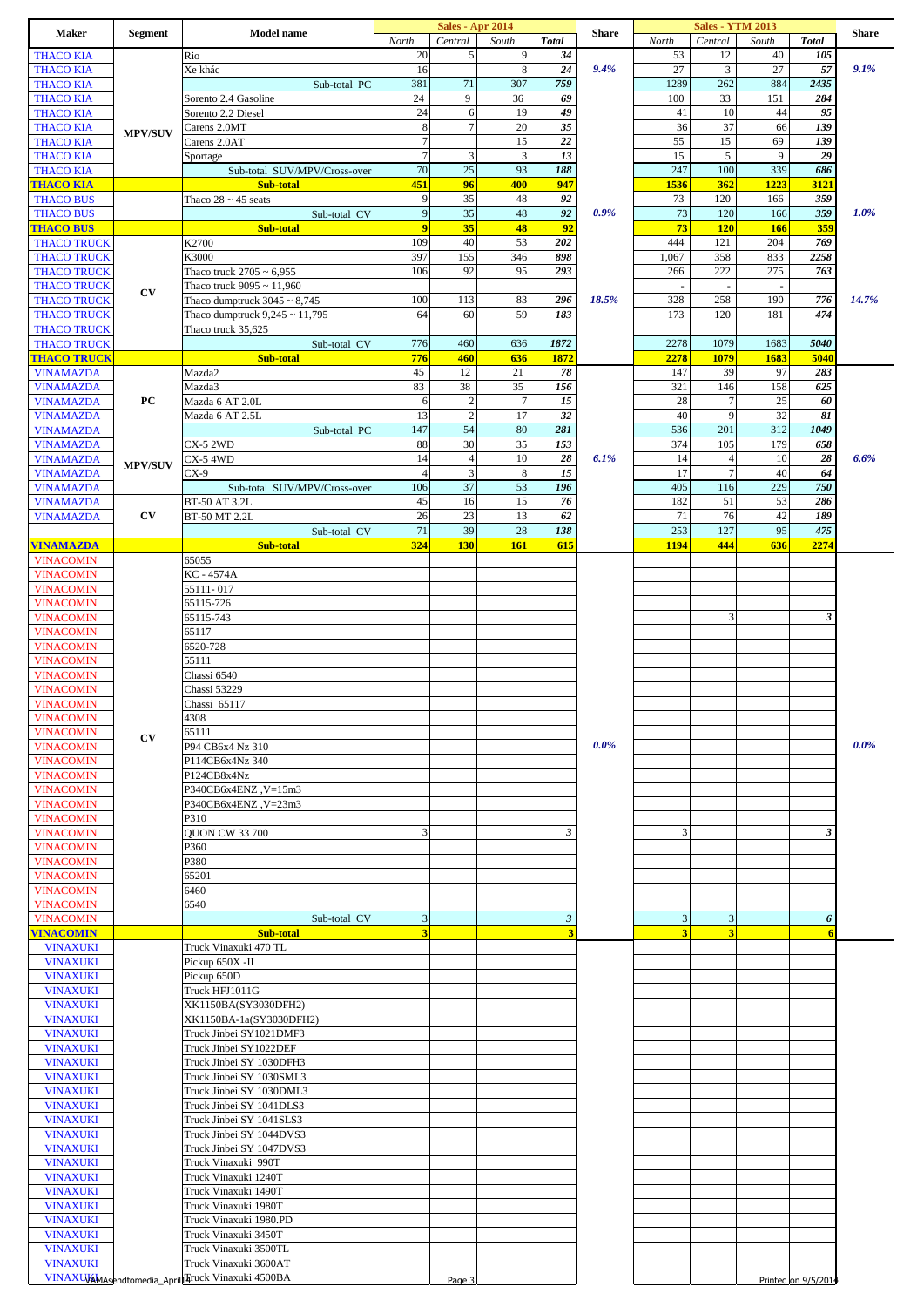| Maker                                             | <b>Segment</b> | <b>Model name</b>                                            | North          | Sales - Apr 2014<br>Central | South          | <b>Total</b>            | <b>Share</b> | North       | <b>Sales - YTM 2013</b><br>Central | South | <b>Total</b>              | <b>Share</b> |
|---------------------------------------------------|----------------|--------------------------------------------------------------|----------------|-----------------------------|----------------|-------------------------|--------------|-------------|------------------------------------|-------|---------------------------|--------------|
| <b>VINAXUKI</b>                                   |                | Truck Vinaxuki 4500 BA/BD                                    |                |                             |                |                         |              |             |                                    |       |                           |              |
| <b>VINAXUKI</b>                                   |                | Truck Vinaxuki 1250TA                                        |                |                             |                |                         |              |             |                                    |       |                           |              |
| <b>VINAXUKI</b>                                   |                | Truck Vinaxuki 1250BA                                        |                |                             |                |                         |              |             |                                    |       |                           |              |
| <b>VINAXUKI</b>                                   |                | Truck Vinaxuki 1990BA                                        |                |                             |                |                         |              |             |                                    |       |                           |              |
| <b>VINAXUKI</b>                                   |                | Truck Vinaxuki 1900TA                                        |                |                             |                |                         |              |             |                                    |       |                           |              |
| <b>VINAXUKI</b>                                   |                | Minivan 8 seats HFJ6376 - 8 seats                            |                |                             |                |                         |              |             |                                    |       |                           |              |
| <b>VINAXUKI</b>                                   |                | Truck Vinaxuki 3030                                          |                |                             |                |                         |              |             |                                    |       |                           |              |
| <b>VINAXUKI</b>                                   |                | Truck Vinaxuki 5000BA                                        |                |                             |                |                         |              |             |                                    |       |                           |              |
| <b>VINAXUKI</b>                                   |                | Truck Vinaxuki 2500BA. 4x4                                   |                |                             |                |                         |              |             |                                    |       |                           |              |
| <b>VINAXUKI</b>                                   |                | Truck Vinaxuki 2500TL. 4x4                                   |                |                             |                |                         |              |             |                                    |       |                           |              |
| <b>VINAXUKI</b>                                   | CV             | Truck Vinaxuki 2700BA                                        |                |                             |                |                         |              |             |                                    |       |                           |              |
| <b>VINAXUKI</b>                                   |                | Truck Vinaxuki 5500TL                                        |                |                             |                |                         |              |             |                                    |       |                           |              |
| <b>VINAXUKI</b>                                   |                | Truck Vinaxuki 7000TL                                        |                |                             |                |                         |              |             |                                    |       |                           |              |
| <b>VINAXUKI</b>                                   |                | Truck Vinaxuki 7000BA                                        |                |                             |                |                         |              |             |                                    |       |                           |              |
| <b>VINAXUKI</b>                                   |                | Truck Vinaxuki 6000TL                                        |                |                             |                |                         |              |             |                                    |       |                           |              |
| <b>VINAXUKI</b>                                   |                | Truck Vinaxuki 6000                                          |                |                             |                |                         |              |             |                                    |       |                           |              |
| <b>VINAXUKI</b>                                   |                | Minivan 5 seats HFJ7110 - 5 seats                            |                |                             |                |                         |              |             |                                    |       |                           |              |
| <b>VINAXUKI</b>                                   |                | Dumtruck Vinaxuki 3000BA                                     |                |                             |                |                         |              |             |                                    |       |                           |              |
| <b>VINAXUKI</b><br><b>VINAXUKI</b>                |                | Truck Vinaxuki 1200B<br>Truck Jinbei SY 1043DVL - GVW 1000kg |                |                             |                |                         |              |             |                                    |       |                           |              |
| <b>VINAXUKI</b>                                   |                | Truck Vinaxuki 1900TA -GWV 1900Kg                            |                |                             |                |                         |              |             |                                    |       |                           |              |
| <b>VINAXUKI</b>                                   |                | Bán tải truck Vinaxuki CC1021LSR                             |                |                             |                |                         |              |             |                                    |       |                           |              |
| <b>VINAXUKI</b>                                   |                | Pickup 650X-II                                               |                |                             |                |                         |              |             |                                    |       |                           |              |
| <b>VINAXUKI</b>                                   |                | Truck Vinaxuki 6500BA                                        |                |                             |                |                         |              |             |                                    |       |                           |              |
| <b>VINAXUKI</b>                                   |                | Truck Vinaxuki 3490BA                                        |                |                             |                |                         |              |             |                                    |       |                           |              |
| <b>VINAXUKI</b>                                   |                | Truck Vinaxuki 4000TL                                        |                |                             |                |                         |              |             |                                    |       |                           |              |
| <b>VINAXUKI</b>                                   |                | Truck Vinaxuki 3490TL                                        |                |                             |                |                         |              |             |                                    |       |                           |              |
| <b>VINAXUKI</b>                                   |                | Truck Vinaxuki 29K                                           |                |                             |                |                         |              |             |                                    |       |                           |              |
| <b>VINAXUKI</b>                                   |                | Truck Vinaxuki 6000BA4x4                                     |                |                             |                |                         |              |             |                                    |       |                           |              |
| <b>VINAXUKI</b>                                   |                | Truck Vinaxuki 1044TL                                        |                |                             |                |                         |              |             |                                    |       |                           |              |
| <b>VINAXUKI</b>                                   |                | Truck Vinaxuki 1047TL                                        |                |                             |                |                         |              |             |                                    |       |                           |              |
| <b>VINAXUKI</b>                                   |                | Truck Vinaxuki 6500TL                                        |                |                             |                |                         |              |             |                                    |       |                           |              |
| <b>VINAXUKI</b>                                   |                | Truck Vinaxuki 7500BA                                        |                |                             |                |                         |              |             |                                    |       |                           |              |
| <b>VINAXUKI</b>                                   |                | Truck Vinaxuki 8500TL                                        |                |                             |                |                         |              |             |                                    |       |                           |              |
| <b>VINAXUKI</b>                                   |                | Truck Vinaxuki 7500TL                                        |                |                             |                |                         |              |             |                                    |       |                           |              |
| <b>VINAXUKI</b>                                   |                | Truck Vinaxuki XK10TL1                                       |                |                             |                |                         |              |             |                                    |       |                           |              |
| <b>VINAXUKI</b>                                   |                | Truck Vinaxuki XK7TL1                                        |                |                             |                |                         |              |             |                                    |       |                           |              |
| <b>VINAXUKI</b>                                   |                | Truck Vinaxuki XK13TL1                                       |                |                             |                |                         |              |             |                                    |       |                           |              |
| <b>VINAXUKI</b>                                   |                | Truck Vinaxuki XK14TL1                                       |                |                             |                |                         |              |             |                                    |       |                           |              |
| <b>VINAXUKI</b>                                   |                | Truck Vinaxuki VXK13BA280                                    |                |                             |                |                         |              |             |                                    |       |                           |              |
| <b>VINAXUKI</b>                                   |                | Truck Vinaxuki VXK13BA210                                    |                |                             |                |                         |              |             |                                    |       |                           |              |
| <b>VINAXUKI</b>                                   |                | Truck Vinaxuki VXK12BA                                       |                |                             |                |                         |              |             |                                    |       |                           |              |
| <b>VINAXUKI</b><br><b>VINAXUKI</b>                |                | Truck Vinaxuki VXK17BA<br>Truck Vinaxuki 8500BA              |                |                             |                |                         |              |             |                                    |       |                           |              |
| <b>VINAXUKI</b>                                   |                | Sub-total CV                                                 |                |                             |                |                         |              |             |                                    |       |                           |              |
| <b>VINAXUKI</b>                                   |                | <b>Sub-Total</b>                                             |                |                             |                |                         |              |             |                                    |       |                           |              |
| Honda                                             |                | Civic 1.8 AT                                                 | 6              | $\overline{c}$              | 18             | 26                      |              | 23          | 9                                  | 49    | 81                        |              |
| Honda                                             |                | Civic 1.8 MT                                                 | $\overline{1}$ |                             | $\overline{1}$ | $\overline{\mathbf{c}}$ |              | 10          | 5                                  | 22    | 37                        |              |
| Honda                                             |                | Civic 2.0 AT                                                 | 8              | 1                           | 13             | 22                      |              | 20          | $\overline{4}$                     | 46    | 70                        |              |
| Honda                                             | PС             | City $1.5$ MT                                                | 12             | $\sqrt{2}$                  | 14             | 28                      |              | 44          | 18                                 | 55    | 117                       |              |
| Honda                                             |                | $City$ 1.5 $AT$                                              | 83             | 21                          | 73             | 177                     |              | 502         | 92                                 | 427   | 1021                      |              |
| Honda                                             |                | Accord                                                       |                |                             |                |                         | 5.2%         |             |                                    |       |                           | 6.6%         |
| Honda                                             |                | Sub-total PC                                                 | 110            | 26                          | 119            | 255                     |              | 599         | 128                                | 599   | 1326                      |              |
| Honda                                             |                | CR-V 2.0AT                                                   | 103            | 11                          | 42             | 156                     |              | 332         | 41                                 | 161   | 534                       |              |
| Honda                                             | <b>SUV/MPV</b> | <b>CR-V 2.4AT</b>                                            | 74             | 9                           | 37             | 120                     |              | 248         | 34                                 | 132   | 414                       |              |
| Honda                                             |                | Sub-total SUV/MPV/Cross-over                                 | 177            | 20                          | 79             | 276                     |              | 580         | 75                                 | 293   | 948                       |              |
| <b>Honda</b>                                      |                | <b>Sub-Total</b>                                             | 287            | 46                          | <b>198</b>     | 531                     |              | <b>1179</b> | 203                                | 892   | 2274                      |              |
| <b>VINAMOTOR</b>                                  |                | Transinco K29                                                | 18             | 1                           | 17             | 36                      |              | 132         | $\overline{7}$                     | 133   | 272                       |              |
| <b>VINAMOTOR</b>                                  |                | Transinco K30                                                |                |                             |                |                         |              |             |                                    |       |                           |              |
| <b>VINAMOTOR</b>                                  |                | Transinco K32                                                |                |                             |                |                         |              |             |                                    |       |                           |              |
| <b>VINAMOTOR</b>                                  |                | Transinco K34                                                |                |                             |                |                         |              |             |                                    |       |                           |              |
| <b>VINAMOTOR</b>                                  |                | Transinco K35<br>Transinco K36                               |                |                             |                |                         |              |             |                                    |       |                           |              |
| <b>VINAMOTOR</b><br><b>VINAMOTOR</b>              |                | Transinco K39                                                |                |                             |                |                         |              |             |                                    |       |                           |              |
| <b>VINAMOTOR</b>                                  |                | Transinco K42                                                | $\mathbf{1}$   |                             |                | 1                       |              | 5           |                                    |       | 5                         |              |
| <b>VINAMOTOR</b>                                  |                | Transinco K46                                                |                |                             |                |                         |              |             |                                    |       |                           |              |
| <b>VINAMOTOR</b>                                  |                | Transinco K47                                                | $\sqrt{2}$     |                             |                | $\boldsymbol{2}$        |              | 6           |                                    |       | 6                         |              |
| <b>VINAMOTOR</b>                                  |                | Transinco K51                                                |                |                             |                |                         |              |             |                                    |       |                           |              |
| <b>VINAMOTOR</b>                                  |                | Transinco K52                                                | $\mathfrak{s}$ |                             |                | 5                       |              | 31          |                                    |       | 31                        |              |
| <b>VINAMOTOR</b>                                  |                | Transinco 2 tang                                             | 19             | 5                           | 12             | 36                      |              | 42          | 5                                  | 41    | 88                        |              |
| <b>VINAMOTOR</b>                                  |                | Transinco B40                                                | $\sqrt{2}$     |                             |                | $\boldsymbol{2}$        |              | 9           |                                    |       | 9                         |              |
| <b>VINAMOTOR</b>                                  |                | Transinco B42                                                |                |                             |                |                         | 1.3%         |             |                                    |       |                           | 1.8%         |
| <b>VINAMOTOR</b>                                  |                | Transinco B50                                                |                |                             |                |                         |              |             |                                    |       |                           |              |
| <b>VINAMOTOR</b>                                  |                | Transinco B55                                                |                |                             |                |                         |              |             |                                    |       |                           |              |
|                                                   |                |                                                              |                |                             |                |                         |              |             |                                    |       |                           |              |
| <b>VINAMOTOR</b>                                  |                | Transinco B60                                                |                |                             |                |                         |              | 9           |                                    |       | 9                         |              |
|                                                   |                |                                                              |                |                             |                |                         |              |             |                                    |       |                           |              |
| <b>VINAMOTOR</b>                                  |                | Transinco B65                                                |                |                             |                |                         |              |             |                                    |       |                           |              |
| <b>VINAMOTOR</b>                                  |                | Transinco B70                                                |                |                             |                |                         |              |             |                                    |       |                           |              |
| <b>VINAMOTOR</b>                                  |                | Transinco B80                                                |                |                             |                |                         |              |             |                                    |       |                           |              |
| <b>VINAMOTOR</b>                                  |                | Hyndai Porter GVW: 2,730kg                                   |                |                             |                |                         |              |             |                                    |       |                           |              |
| <b>VINAMOTOR</b>                                  |                | TRANSINCO GVW: 3,230 kg                                      |                |                             |                |                         |              |             |                                    |       |                           |              |
| <b>VINAMOTOR</b>                                  |                |                                                              |                |                             |                |                         |              |             |                                    |       |                           |              |
|                                                   |                | Mighty HD65, GVW: 5,995kg                                    |                |                             |                |                         |              |             |                                    |       |                           |              |
| <b>VINAMOTOR</b>                                  |                | Mighty HD72, GVW: 6,645kg                                    | 36             | 6                           | 11             | 53                      |              | 152         | 20                                 | 30    | 202                       |              |
| <b>VINAMOTOR</b><br>VINAMOTOWASendtomedia April14 |                | Sub-total CV                                                 | 83<br>83       | 12<br>Pagd <sub>2</sub>     | 40<br>40       | 135<br>135              |              | 386<br>386  | 32<br>32                           | 204   | 622<br>Printed on 9/5/232 |              |